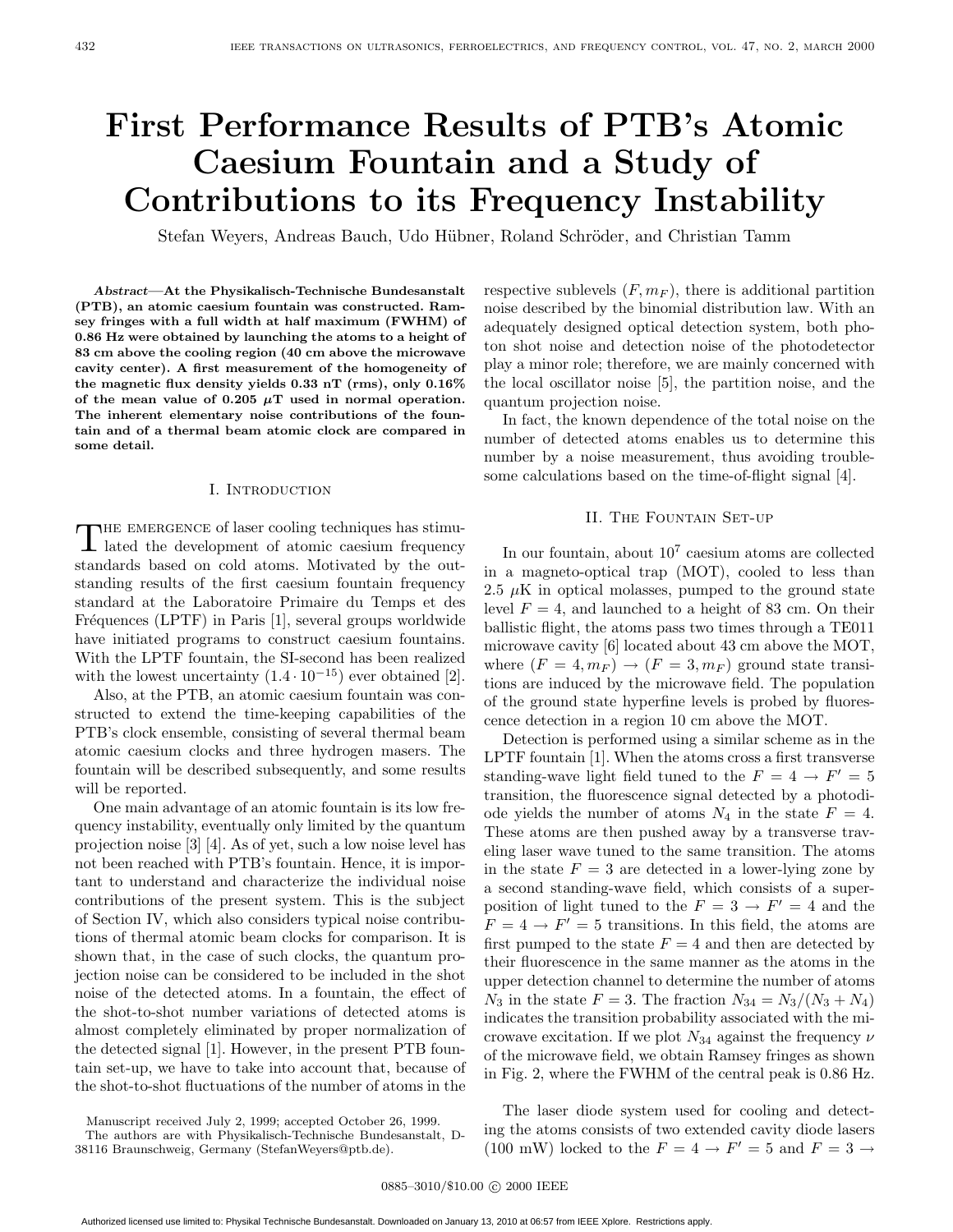

Fig. 1. Sketch of the atomic caesium fountain at PTB.



Fig. 2. Ramsey fringes of the microwave clock transition  $(4,0) \rightarrow$ (3, 0). Each point corresponds to one cycle of loading the trap and launching and detecting the atoms for a given microwave frequency detuning from  $\nu_0 = 9$  192 631 770 Hz. The atoms were launched to 40 cm above the microwave cavity center. Lines between data points are only for guiding the eye.

 $F' = 4$  transitions, respectively. The first laser is used as a master oscillator to injection lock a 200-mW laser diode, which provides the six cooling laser beams. The main part of the master laser light is used to detect the atoms. The other extended cavity diode laser serves as a repumping laser. The frequencies and intensities of the laser beams are controlled by acousto-optical modulators, which are also used in combination with mechanical shutters to switch off the laser beams in the time between launching and detection. The laser light is guided from the optical table to the fountain by polarization-maintaining optical fibers [6].

The microwave interrogation field of the fountain is synthesized from a low-noise 5-MHz quartz oscillator (Oscilloquartz OCXO 8611/02, Oscilloquartz, Neuchâtel, Switzerland), which is phase locked to the quartz oscillator of the PTB hydrogen maser H2 (KVARZ CH1-75, KVARZ, Nizhny Novgorod, Russia). The oscillator signal is multiplied to 9.2 GHz and mixed with the signal of a DRO (dielectric resonator oscillator). The beat signal is mixed with the signal of a frequency synthesizer locked to the 5- MHz low-noise quartz oscillator. The output of the mixer is used to phase lock the DRO, whose output frequency is the interrogation frequency for the fountain.

### III. MAGNETIC FIELD HOMOGENEITY

The most important frequency correction in caesium frequency standards is the frequency shift caused by the static magnetic field (C-field), which removes the degeneracy of the magnetic substates. In the PTB fountain, a static magnetic field of 0.205  $\mu$ T is produced by a long coil surrounding the titanium vacuum chamber. At the top and at the bottom of the vacuum chamber, several compensation coils extend the area of high magnetic field homogeneity and provide adiabatic atomic transport from the cooling region to the C-field region, thus avoiding Majorana transitions [7]. The clock transition  $(4,0) \rightarrow (3,0)$ has a small frequency shift proportional to  $\langle B^2 \rangle$ , which is the mean squared magnetic flux density averaged over the flight path above the microwave cavity. The shift is given by

$$
\Delta \nu_B = 427.45 \cdot 10^8 \frac{Hz}{T^2} < B^2 > . \tag{1}
$$

At  $\langle B^2 \rangle = (0.2 \mu T)^2$ , this shift is 1.7 mHz or  $1.9 \cdot 10^{-13}$ in relative units. For correction of this shift, it is important to measure the magnetic flux density along the atomic flight path. An atomic fountain provides the possibility of mapping the C-field by launching the atoms to different heights and measuring the frequency shift of a fieldsensitive transition (e.g., the  $(4, -1) \rightarrow (3, -1)$  transition) for each height [1]. From this measurement, the magnetic field strength above the cavity  $B(h)$  can be calculated. After a first homogenization of the magnetic field by adjustment of the compensation coil currents, a field map as shown in Fig. 3 was obtained.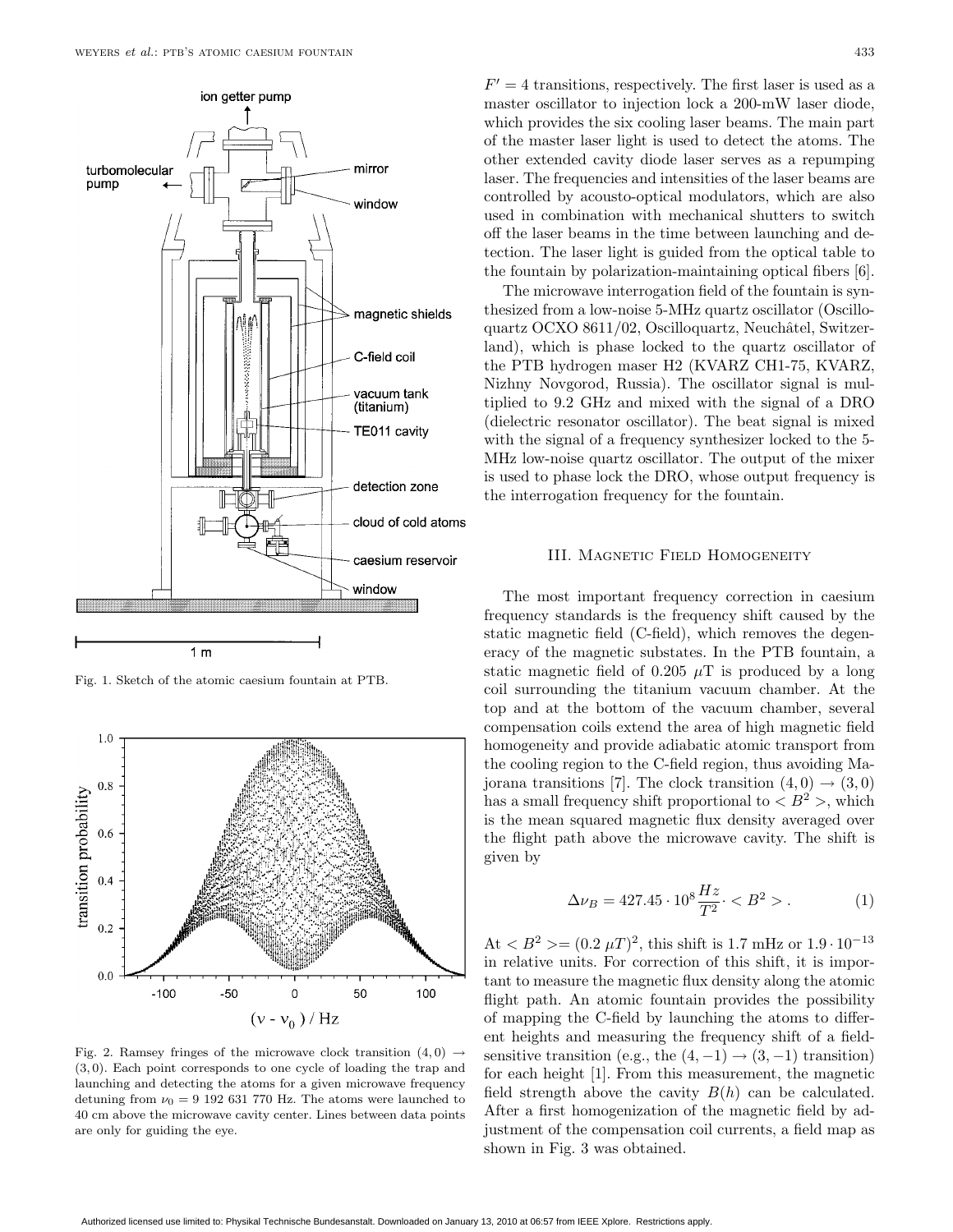

Fig. 3. Variation of the axial magnetic field strength along the axis of the PTB fountain above the microwave cavity. The arrow indicates the launching height to obtain a 1 Hz (FWHM) fringe width.

With increasing launching height, the number of Ramsey fringes increases, and it becomes difficult to identify the central Ramsey fringe. This is all the more true if the magnetic field is inhomogeneous at the apogee close to the upper end of the magnetic shieldings. In this case, the extension of the atomic cloud results in different mean magnetic field values for different parts of the cloud, which, in turn, gives different shifts of the related resonance signal contributions. Because of the constructive or destructive interference between these contributions, the resonance signal may show distinct side maximums, which can be misinterpreted as the position of the central fringe. To avoid misinterpretations, we started launching the atoms just up to the cavity, obtaining unambiguously the (only) central fringe, and continued by increasing steadily the launching height while observing the position of the three central fringes.

If the value  $\langle B \rangle^2$  obtained from the shift of the central fringe of the  $(4, -1) \rightarrow (3, -1)$  transition is used for calculating  $\Delta \nu_B$  according to (1),  $\Delta \nu_B$  is miscalculated by the amount [8]

$$
\delta[\Delta \nu_B] = 427.45 \cdot 10^8 \frac{Hz}{T^2} \cdot \sigma_B^2 \tag{2}
$$

where  $\sigma_B$  is the inhomogeneity of the magnetic field. From the data points of Fig. 3, we obtain  $\sigma_B = 0.33$  nT, so that δ[ $\Delta v_B$ ] is 5 · 10<sup>-19</sup> (in relative units), which is negligible.

First comparisons of changes of the magnetic field inside the magnetic shieldings with changes of the ambient magnetic field yielded a satisfactory axial magnetic shielding factor of 4000.

# IV. Noise Contributions and Frequency **INSTABILITY**

Recently, it has been shown [4] that, in an atomic fountain frequency standard, the noise limit given by the quantum projection noise [3] can be reached. For this purpose,

all other relevant noise sources, such as photon shot noise and technical noise of the detection system, have to be carefully reduced. Because of the extremely high demands concerning local oscillator noise [5], the outstanding stability of a cryogenic sapphire resonator [9] appears to be indispensable.

To get more insight into the noise processes involved in our caesium fountain, we first consider the noise in a simple model of a thermal beam atomic clock. Because in practical devices the clock signal is given by the number of atoms in only one of the hyperfine states and not by  $N_{34} = N_3/(N_3 + N_4)$  as in our fountain, the noise limit is given by the shot noise of the atomic beam hitting the Langmuir-Taylor detector. In our model, the atoms enter the first microwave interaction zone of the Ramsey cavity in the state  $F = 4$ , and the microwave frequency is tuned to obtain, on average, one-half of the atoms with  $m_F = 0$  in the state  $(4,0)$  and one-half of the atoms in the state  $(3,0)$ behind the cavity. In this case, the transition probability associated with the microwave excitation is  $p = 1/2$ . Only the number  $N_{(3,0)}$  of atoms in the state  $(3,0)$  is detected. One way of describing this measurement process is to state that the Poisson distribution law, which describes the shot noise of the atom detection, gives, for the measured mean value  $\bar{N}_{3,O}$ , an uncertainty  $\sigma_{(3,0)} = \sqrt{\bar{N}_{(3,0)}}$ . If the mean number of atoms leaving the Cs oven is given by  $\bar{N}^O$  and we assume that the number of atoms in the state  $(4,0)$  is  $1/16$  of  $\bar{N}^O$  and that no atoms are lost during the flight path, we obtain

$$
\bar{N}_{(3,0)} = 1/16 \cdot p \cdot \bar{N}^O = 1/16 \cdot 1/2 \cdot \bar{N}^O \tag{3}
$$

so that

$$
\sigma_{(3,0)} = \sqrt{\bar{N}_{(3,0)}} = \sqrt{\bar{N}^O/32}.
$$
 (4)

Eq. (3) and (4) do not explicitly indicate the quantum projection noise contribution. To recognize this contribution, we chose an alternative description of the measurement process, which is shown in the following paragraphs.

Because of the Poisson distribution law, the noise of the Because of the Poisson distribution law, the noise of the atomic beam leaving the oven is  $\sigma^O = \sqrt{N^O}$ . The noise of the part of the atomic beam containing only the atoms in the state  $(4,0)$  is given by

$$
\sigma_{(4,0)} = \sqrt{\bar{N}^O/16}.
$$
 (5)

This equation can also be deduced from the following This equation can also be deduced from the following<br>considerations. A noise contribution  $\sigma'_{(4,0)} = \sqrt{N^0}/16$ would result in the case of vanishing sublevel population partition noise. The partition noise contribution is given by the binomial distribution law and amounts to given by the binomial distribution law and amounts to  $\sigma_{bi} = \sqrt{N^O} \cdot \sqrt{p' \cdot (1-p')}$  with  $p' = 1/16$ . Assuming statistically independent noise contributions, the total noise is

$$
\sigma_{(4,0)} = \sqrt{\left(\sigma'_{(4,0)}\right)^2 + \left(\sigma_{bi}\right)^2} = \sqrt{\bar{N}^O/16},\tag{6}
$$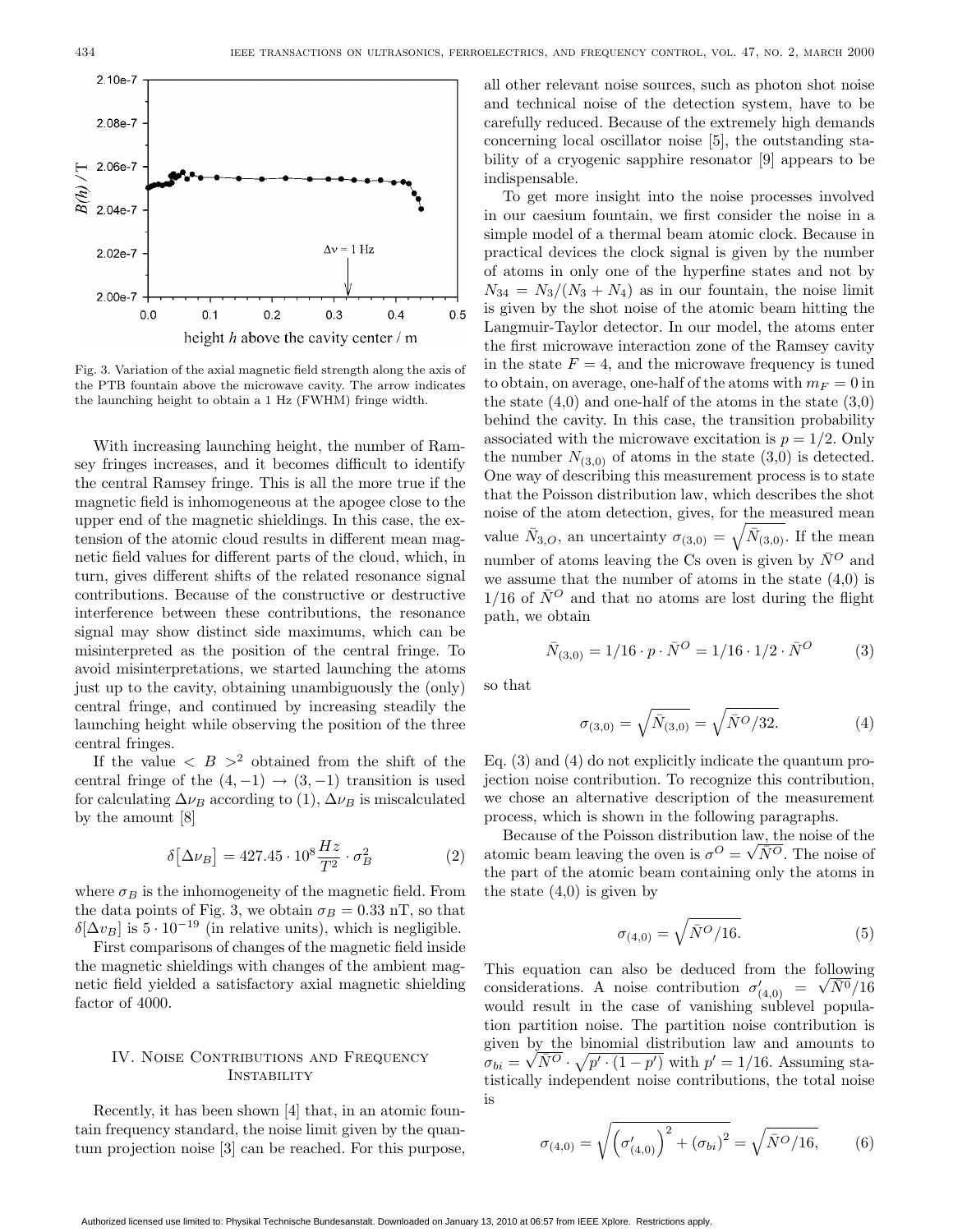which is in fact the same result as obtained previously (5).

Now, we proceed in a similar manner when taking into account the microwave interaction. If exactly one-half of the atoms in the state (4,0) would be transferred to the state (3,0), the corresponding detection noise would be given by

$$
\sigma_{(3,0)}^d = 1/2 \cdot \sigma_{(4,0)} = 1/2 \cdot \sqrt{\bar{N}^O/16}.\tag{7}
$$

Actually, only an average of one-half of the atoms that enter the microwave cavity is detected in the state (3,0) after excitation. This is due to the quantum projection noise, which is also determined by the binomial distribution law [3]. In our case  $(p = 1/2)$ , the quantum projection noise contribution amounts to

$$
\sigma_{qp} = \sqrt{\bar{N}^O/16} \cdot \sqrt{p \cdot (1-p)} = \sqrt{\bar{N}^O/16} \cdot 1/2. \tag{8}
$$

Because the noise contributions (7) and (8) are statistically independent, the total noise is given by

$$
\sigma = \sqrt{\left(\sigma_{(3,0)}^d\right)^2 + \left(\sigma_{qp}\right)^2} = \sqrt{\bar{N}^O/32}.
$$
 (9)

Eq.  $(9)$  is identical to the result  $(4)$  that was obtained by considering the shot noise of the atoms that are actually detected. This demonstrates that, in a thermal beam atomic clock, the shot noise of the detected atoms already includes the quantum projection noise.

Now, we use similar arguments for the estimate of the noise of the fountain signal  $N_{34}$ . As mentioned previously, the shot-to-shot fluctuations of the total number of detected atoms are eliminated almost completely by the normalizing detection system. Because of optical pumping in the molasses, the atoms are distributed among the nine  $(4, m_F)$  substates. In our fountain, after launching, and in the detection zone, we find an average of 1/8 of the total number of atoms with a quantum number of  $m_F = 0$ . Hence, we get a sublevel population partition noise contribution calculated from the binomial distribution law

$$
\sigma_{bi}^{FO} = \frac{1}{2} \cdot \sqrt{N_{at}} \cdot \sqrt{1/8 \cdot (1 - 1/8)}/N_{at}.
$$
 (10)

 $N_{at} = N_3 + N_4$  is the total number of the detected atoms. The factor one-half is again due to the fact that we assume that exactly one-half of the atoms in the state (4,0) are transferred to the state  $(3,0)$ . Actually, there is again a quantum projection noise contribution, which is given by

$$
\sigma_{qp}^{FO} = \sqrt{N_{at}/8} \cdot \sqrt{1/2 \cdot (1 - 1/2)}/N_{at} \tag{11}
$$

where we take into account that only  $N_{at}/8$  of the atoms undergo the microwave transition with  $p = 1/2$ . Assuming independent noise contributions, the total noise is then given by

$$
\sigma^{FO} = \sqrt{\frac{7}{256} \frac{1}{N_{at}} + \frac{1}{32} \frac{1}{N_{at}} + \frac{15}{256} \frac{1}{N_{at}n_{ph}} + \frac{113}{128} \frac{\sigma_{det}^2}{N_{at}^2} + \sigma_{l.o.}^2}
$$
(12)

where the first two terms indicate the sublevel partitition noise and the quantum projection noise, respectively. The third term is due to the photon shot noise. The fourth term

is due to the photodetection background noise  $\sigma_{det}$ , and the last term represents a noise contribution  $\sigma_{l.o.}$  caused by the local oscillator. The photon shot noise contribution can usually be neglected because  $n_{ph}$ , the number of detected photons per atom, can easily be made larger than 100.

The situation described by (12) can be compared with the case in which the same number of atoms is launched but atoms in the state  $m_F = 0$  are selected immediately after the launching [1], [4]. Hence, there is no sublevel partition noise; the number of detected atoms in the states (3,0) and (4,0) is  $N'_{at} \sim 1/8N_{at}$ , and the total noise becomes

$$
\sigma_{ps}^{FO} = \sqrt{\frac{1}{4N'_{at}} + \frac{1}{4N'_{at}n_{ph}} + \frac{\sigma_{det}^2}{2N'^2_{at}} + \sigma_{l.o.}^2}.
$$
\n(13)

Because the noise of (12) corresponds to a signal  $N_{34} =$  $1/2 \cdot 1/8 = 1/16$ , and the noise of (13) corresponds to a signal of  $N_{34} = 1/2 \cdot 1 = 1/2$ , it can be seen that, for the same number of launched atoms, the signal-to-noise ratio is only increased by a factor of about 1.37, if  $m_F = 0$  preselection is applied and if the photon shot noise, detection noise, and local oscillator noise are negligible.

If we operate the fountain in resonance  $(\nu = \nu_0$  = 9 192 631 770 Hz) at one-half the optimum microwave power, the atoms experience, during their two consecutive passes through the microwave cavity, two  $\pi/4$  pulses  $(p = 1/2)$ . Thus, again we obtain one-half of the atoms with  $m_F = 0$  in the state (4,0) and the other half in the state (3,0), but without being sensitive to the local oscillator noise, so that, neglecting the photon shot noise, (12) becomes

$$
\sigma^{FO} = \sqrt{\frac{15}{256} \frac{1}{N_{at}} + \frac{113}{128} \frac{\sigma_{det}^2}{N_{at}^2}}.
$$
(14)

With a signal of  $N_{34} = 1/16$ , the signal-to-noise ratio becomes

$$
\frac{N_{34}}{\sigma^{FO}} = \frac{1}{\sqrt{15 \frac{1}{N_{at}} + 226 \frac{\sigma_{det}^2}{N_{at}^2}}}.
$$
(15)

We measured this ratio for different numbers of launched atoms by varying the loading time of the MOT and detecting the variance of  $N_{34}$ . Recording the size of the area below the time-of-flight signal  $(F = 4)$  yields a signal  $N_{TOF}$ , which is proportional to the total number of detected atoms  $N_{at}$ . A least squares fit of the experimental values with  $r = N_{at}/N_{TOF}$  and  $\sigma_{det}$  as free parameters yields  $\sigma_{det} \approx 87(15)$  atoms and  $r = 57,500(8800)$  atoms, so that we can calculate  $N_{at}$  from the measured signalto-noise ratio (15) with an uncertainty of 15% similarly as in [4]. The experimental values are shown in Fig. 4 together with the fit. The indicated number of atoms  $N_{at}$ was calculated from the fit results. At low atom numbers,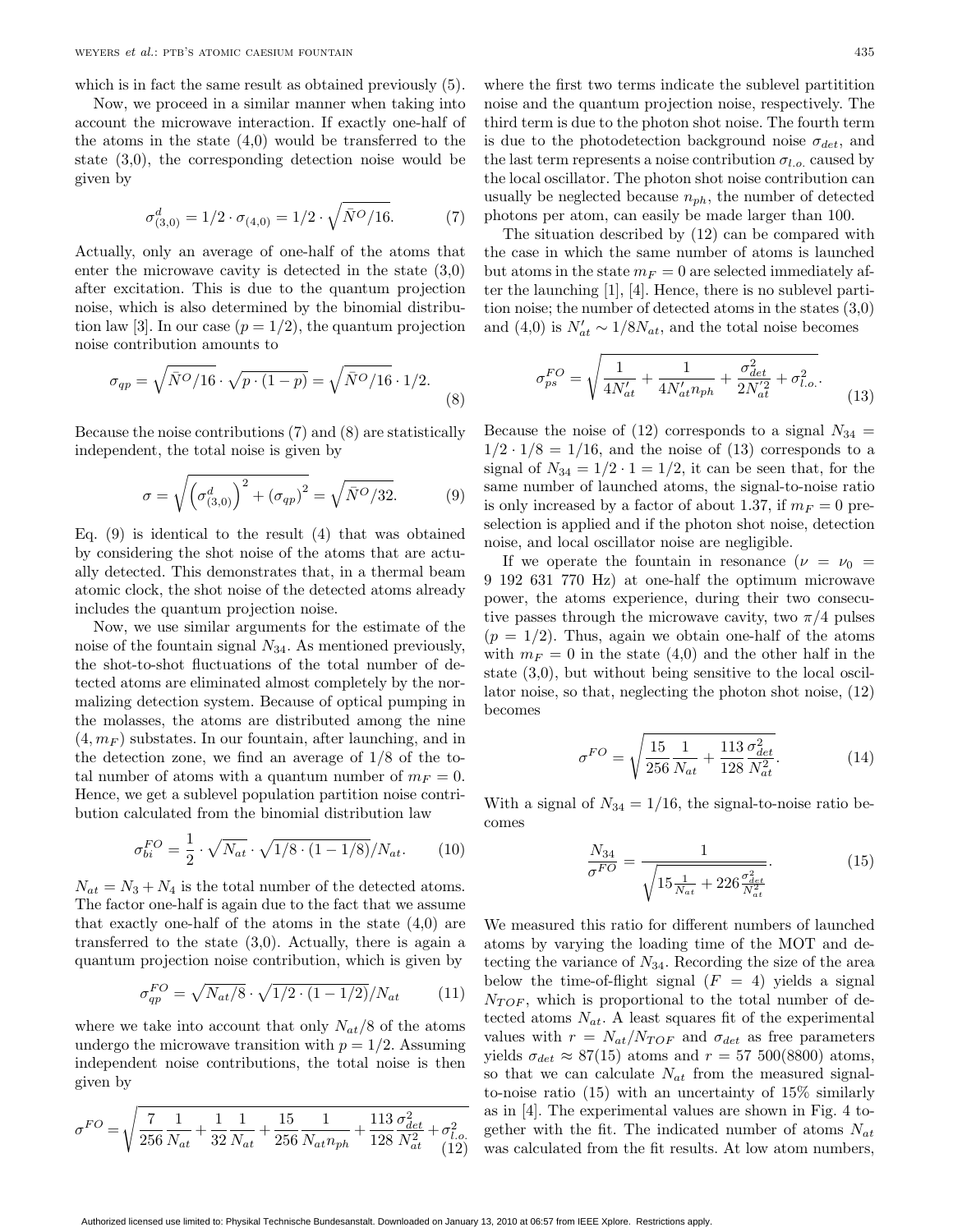

Fig. 4. Signal-to-noise ratio as it depends on the number of detected atoms. The black squares are data points obtained by operating the fountain with two  $\pi/4$  pulses. The open squares are data points obtained by operating at  $\nu = \nu_0 + \text{FWHM}/2$  at optimum microwave power. The dashed lines are fit to the data points, and the full line indicates the signal-to-noise ratio, if only partition and quantum projection noise contribute to the total noise.

the signal-to-noise ratio is proportional to  $N_{at}$  and limited by the detection noise. For high atom numbers, the slope changes and the signal-to-noise ratio becomes proportional to  $(N_{at})^{1/2}$  because, in this case, the noise is dominated by the partition and the quantum projection noise.

When the fountain is operated at  $\nu = \nu_0 + \text{FWHM}/2$  at optimum microwave power (again  $p = 1/2$ ), the influence of the local oscillator noise on the signal-to-noise ratio becomes visible, as shown in Fig. 4. The signal-to noise ratio is given by

$$
\frac{N_{34}}{\sigma^{FO}} = \frac{1}{\sqrt{15 \frac{1}{N_{at}} + 226 \frac{\sigma_{det}^2}{N_{at}^2} + 256 \sigma_{l.o.}^2}}.
$$
(16)

For low atom numbers, this ratio is again proportional to  $N_{at}$  and coincides with the signal-to-noise ratio obtained in the first case because the main noise contribution is due to the detection noise. For high atom numbers, the signalto-noise ratio saturates because of the local oscillator noise  $\sigma_{l.o.}.$ 

Comparing the signal-to-noise ratio for both cases, we find that, for  $1.2 \cdot 10^6$  detected atoms, the signal-to-noise ratio decreases from 270 to 146 because of the local oscillator noise. If we perform a least squares fit for the latter case by adding another free parameter to take into account the noise contribution caused by the local oscillator, we obtain, for the Allan standard deviation of the quartz oscillator currently in use,  $\sigma_y(1s) \approx 1.7(4) \cdot 10^{-13}$ .

We limited our measurements to the regime up to about  $10^6$  detected atoms. In this regime, about  $10^5$  atoms contribute to the clock signal of the  $(4, 0) \rightarrow (3, 0)$  transition. Because of the instability of the employed quartz oscillators, larger atom numbers would not have increased the signal-to-noise ratio. We measured relative frequency



Fig. 5. Relative frequency instability  $\sigma_y(\tau)$  of measured frequency differences between the PTB fountain and hydrogen maser H2. The line is a least squares fit to the data ( $\tau \geq 100$  s) assuming  $\sigma_y(\tau)$  to be proportional to  $\tau^{-1/2}$ .

differences between the PTB fountain and the hydrogen maser H2. The modulation width of the computercontrolled synthesizer and thus of the DRO was equal to the FWHM  $\Delta \nu = 0.86$  Hz of the central Ramsey fringe. By recording the slope at FWHM of the central Ramsey fringe and N<sup>34</sup> on both sides of the fringe, the frequency difference between the fountain and H2 is calculated. Operating the fountain at  $10^6$  detected atoms per cycle (cycle time  $T<sub>C</sub> = 2.56$  s) resulted in a relative frequency instability of  $\sigma_y(\tau) = 3.2(1) \cdot 10^{-13} \tau^{-1/2}$  (100 s  $\leq \tau \leq 15$  000 s). A plot of  $\sigma_y(\tau)$  is shown in Fig. 5. The slight increase of  $\sigma_y(\tau)$  for smaller values of  $\tau$  is probably due to the servo-lock of the quartz oscillator to the hydrogen maser. Finally,  $\sigma_y(\tau)$  is in agreement with the measured signal-to-noise ratio (142 at 10<sup>6</sup> detected atoms) of the fountain signal according to

$$
\sigma_y = \frac{1}{\pi Q_{at}} \frac{\sigma^{FO}}{N_{34}} \sqrt{\frac{T_C}{\tau}}
$$
(17)

with the atomic quality factor  $Q_{at} = \nu_0/\Delta \nu$ .

#### V. CONCLUSION

We have reported on first measurements on an atomic caesium fountain recently assembled at PTB. First Ramsey fringes were obtained with a fringe width well below 1 Hz. Investigations of magnetic field homogeneity and stability showed good results. In the near future, we will proceed toward a comprehensive uncertainty evaluation of the fountain.

Furthermore, it is planned to install a second microwave cavity, which will allow the selection of atoms in a single substate  $(3,0)$  for the ballistic flight [1]. Then, it is expected that, for the same number of launched atoms, the instability will be improved by a factor of 1.37. At the